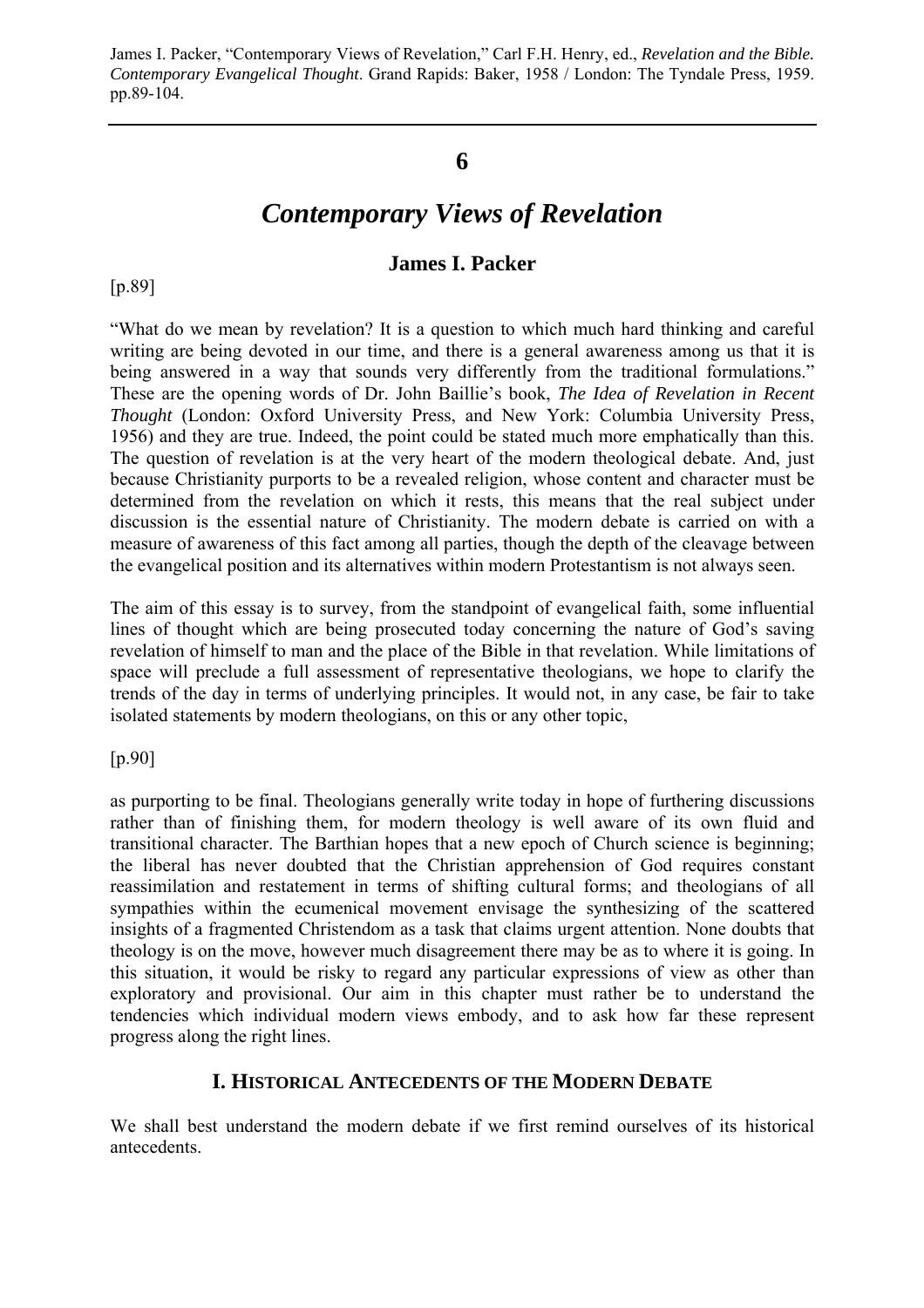From the earliest days of Christianity, the whole Church regarded the Bible as a web of revealed truths, the recorded utterances of God bearing witness to himself. Theologians varied in the significance which they attached to the historical character of Scripture (Irenaeus, for instance, allowed it more than Origen). Nor were they all agreed on the limits of the Canon, or on the value of allegorical modes of exegesis. But these differences concerned only the meaning and content of Scripture, and presupposed a common view of its character. In the Middle Ages, it came to be held that Scripture needed to be authenticated, interpreted and supplemented by the *ecclesia docens*, and that faith (here conceived as *fides*—credence merely) had as its proper object the teaching of the Church, as such; but this did not mean any change of view as to the nature of Scripture. The Reformers broke with the Roman position at many points. They enthroned the Spirit in place of the Church as the authenticator and interpreter of Scripture; and, since they recognized that the Spirit's testimony to Scripture is given in and through the statements of Scripture itself, they expressed their position by speaking of Scripture as self-authenticating (*autopistos* was Calvin's word) and selfinterpreting. As self-interpreting, they held, Scripture must be allowed to fix its own sense from within; arbitrary modes of interpretation, such as were practiced by the medieval allegorists, may not be imposed upon it. Scripture has only one sense: the literal (i.e., natural). This insight made possible for the first time a just appreciation of the literary categories of Scripture, and, guided by it, the Reformers laid the foundations of scientific exegesis. Concern for the literal sense in turn led them to a new understanding of the real contents of Scripture— Law and Gospel, saving history and gracious promise,

#### [p.91]

the love of God revealed in Christ. The self-sufficiency of Scripture was also recognized, and the Bible was set up, according to its own demand, as judge of those traditions which had previously been supposed to supplement it. Faith was now correlated with Scripture, both formally and materially; as a result, the concept of faith was enlarged so as to include, along with credence, *fiducia*—personal trust and reliance upon the Biblical promises and the Biblical Christ; and the task of theology came to be conceived, not as a matter of systematizing the agglomerated contents of the Church's teaching (the medieval view), but as, on the one hand, receiving, studying, and expounding the written Word and, on the other, reforming the belief and practice of the Church by it. These changes of view as to the place and use of Scripture in the Church were radical and far-reaching; but—and this is the point that now concerns us—there was in all this no break with the historic conception of Scripture as a unified web of revealed truths. Witness to this was borne as eloquently by Luther's doubts about the canonicity of James and Hebrews, on the grounds of their teaching, as by the proliferation of confessions in which the new-found Biblical doctrines were set out in creedal form.

From the seventeenth to the nineteenth century, however, the history of Protestant thought was one of steady inroads made into the Reformers' position by the forces of subjectivism. By subjectivism we mean the attitude which posits final authority for faith and life in human reason, conscience or religious sentiment. It is the application to theology of Protagoras' dictum: "Man is the measure of all things"; defined in terms of the Reformers' position, it means failure to recognize the need of submitting oneself to the correcting judgment of Scripture, and betrays an unwarrantable confidence in the power of the unaided human mind to work out religious truth for itself. It perverts the Reformers' principle of the right of private judgment, from a demand for freedom to be subject to Scripture into a demand for freedom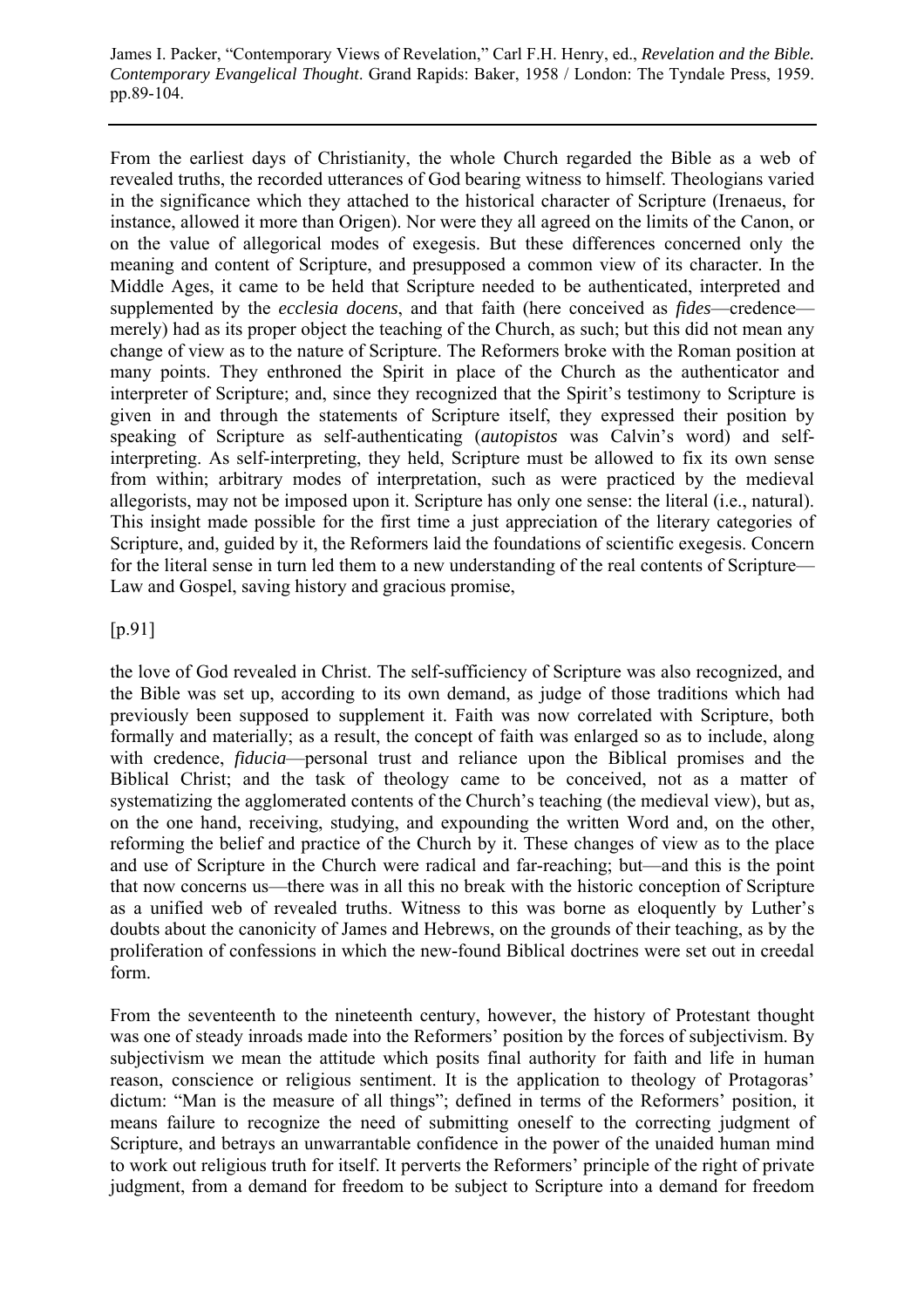from such subjection: freedom, that is, to disagree with Scripture where it does not fit in with our previous ideas. Subjectivism has taken two characteristic forms: *rationalistic* and *mystical*. In the first, final appeal in matters of faith is made to the verdict of speculative reason, informed by extra-biblical principles of judgment; in the second, to the content of the empirical religious consciousness. The first appeared on the circumference of seventeenthcentury Protestant orthodoxy, in certain a priori developments and modifications of the doctrine of Scripture and in a widespread reversion to the Scholastic belief in the validity of natural theology. But the great efflorescence of rationalistic subjectivism came in the eighteenth-century Enlightenment. The "age of reason" forced Christianity on to the Procrustes' bed of Deism. The Enlightenment was avowedly naturalistic in temper, being as hostile to the idea of supernatural interruptions of the ordered course of nature as to that of supernatural revelation. Accordingly, it whittled down Christianity, as the English Deists had done earlier, to a mere

[p.92]

republication of the religion of nature. Kant, the greatest philosopher of the movement, denied the very possibility of factual knowledge concerning a super-sensible order, and this appeared to seal the fate of the historic doctrine of revelation. The legacy of the Enlightenment to the Church of later days was the axiom that certainly some Biblical teaching, and perhaps all, is not revealed truth; Biblical affirmations, therefore, should not be received except as confirmed by reason. Modern Protestantism has not yet fully rid itself of the incubus of this rationalistic axiom, as we shall see.

At this point Schleiermacher, the father of modern liberal theology, introduced the mystical type of subjectivism into Christian thought. He sought thereby to save Christianity from rationalistic malaise, but, despite all the skill of his ministrations, the cure was in some ways worse than the disease. To side-step Kant's critique of the idea of revealed truth, he abandoned the notion altogether, and argued that Christianity is essentially not knowledge but a feeling of dependence on God through Christ. The Christian faith is simply an infectious historical mysticism, "caught" (like measles) from contact with others who have it. Doctrine does not create Christian experience, but is created by it. Doctrinal statements are attempts to express in words borrowed from the culture of the day the contents of the corporate Christian consciousness, and theology is the systematic examination of this consciousness as thus expressed. The proper study of theologians is man; theology is an account of certain human feelings, and its method is that of a psychological science. Man's self-consciousness is the reference-point of all theological statements; to make them is simply a way of talking about oneself; they tell us nothing of God, but only what men feel about God. Theology is thus dogmatically agnostic about God and his world. As a science, it knows nothing of any events but states of mind. For information about the nature of the world and the, course of history including the historical process out of which Christianity came—it looks to other sciences. It reads the Bible as a classic expression of religious experiences, but is not concerned with it as anything more. Schleiermacher's position made the idea of revelation really superfluous, for it actually amounted to a denial that anything is revealed. On his principles, divine revelation must be simply equated with human advance into God-consciousness. Thus, his legacy to the Church can be summed up in the axiom that, whatever else revelation may be, it is not a communication of truth from God to man. This, too, is an incubus which the Church has not yet succeeded in throwing off.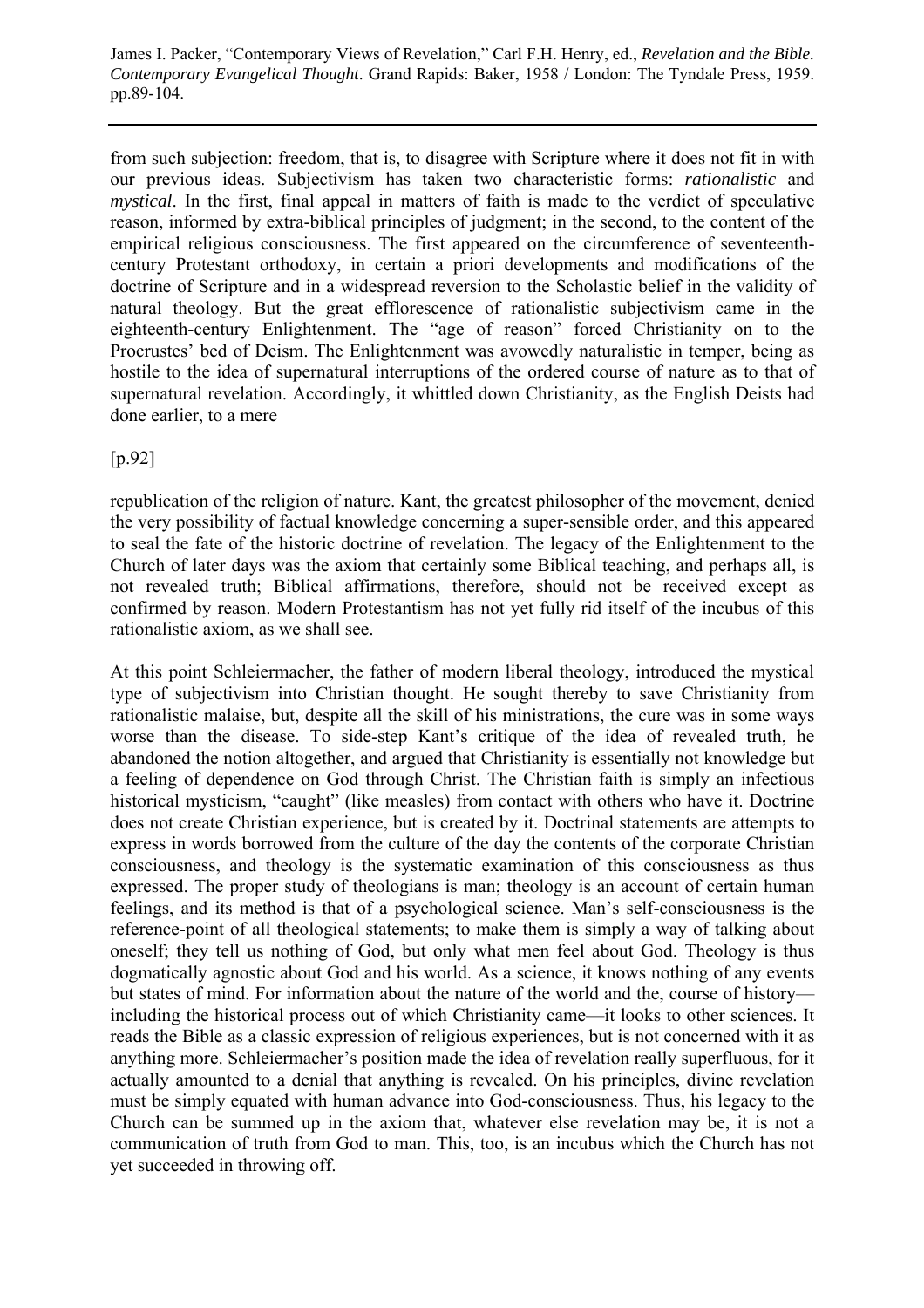The vacuum left by Schleiermacher's denial that Christianity involves any positive worldview or historical affirmations was swiftly filled by nineteenth-century science. The devotees of "scientific" history practiced "higher criticism" on the Biblical records and rewrote the story of Hebrew-Christian religion in terms of the naturalistic principle of unilinear evolution. The supernaturalism which in fact determines the whole Biblical outlook was eliminated as a matter of method; that miracles happen was not considered

[p.93]

a permissible hypothesis, and miracle-stories in the Bible, it was held, should be dismissed as superstitious accretions, just as such stories should be if found in any other document. The question-begging character of this procedure was not seriously considered. Meanwhile, the "scientific" concept of evolution was pressed into service to provide a clue to the meaning of history, sacred and secular alike, and a glowing eschatology of inevitable progress. These rationalistic developments had the blessing of Schleiermacher's disciples, for they did not in any way impoverish Christianity as this school conceived it. And the liberal understanding of Christianity grew increasingly dominant throughout the nineteenth century.

## **II. RISE OF THE "POST-LIBERAL" THEOLOGY**

The first World War seemed to explode quite decisively the eschatology of inevitable progress, and led to a deep-seated uncertainty as to the rightness of the anthropocentric view of religion which had so gaily sponsored it. In this situation, two significant theological movements appeared, each stressing from complementary angles of approach the reality of the revealing action whereby God speaks to sinful man in judgment and mercy. The first was the dialectical "crisis-theology" of Karl Barth, which summoned the Church in the name of God to humble herself and listen to his catastrophic Word. The second was the "Biblical theology" movement, which first became articulate in English through the work of Sir Edwyn Hoskyns, calling the Biblical scholar in the name of historical objectivity to recognize that the Bible cannot warrantably be treated as a book of mystical devotion, nor as a hard core of nonsupernatural history overlaid with unauthentic theology, but that it must be read as a churchly confession of faith in a God who has spoken and speaks still. These two movements, linked together in all manner of combinations, are the parent stems from which the theology of the past generation has grown. Taking as their own starting-point the reality of divine revelation, they have forced the Church to reconsider this theme with renewed seriousness, and to recognize that the proper task of theology is not reading off the surface level of the mind of man, as subjectivism supposed, but receiving, expounding and obeying the Word of God.

But this raises a crucial and complex problem for the theologian of the "post-liberal" age: how are we to conceive of the Word of God? in what relation does it stand to the Bible, and the Bible to it? The complexity of this issue in the minds of present-day theologians arises from the fact that they suppose themselves to be standing amid the wreckage of two fallen idols. On the one hand, the older orthodoxy, which recognized the reality of revelation and sought to build on it, was founded on belief in verbal inspiration and inerrancy; but these beliefs, it is said, have collapsed before the onslaught of Biblical criticism, and are no longer tenable. On the other hand, nineteenth century liberalism, with all its devotion to Biblical science and the study of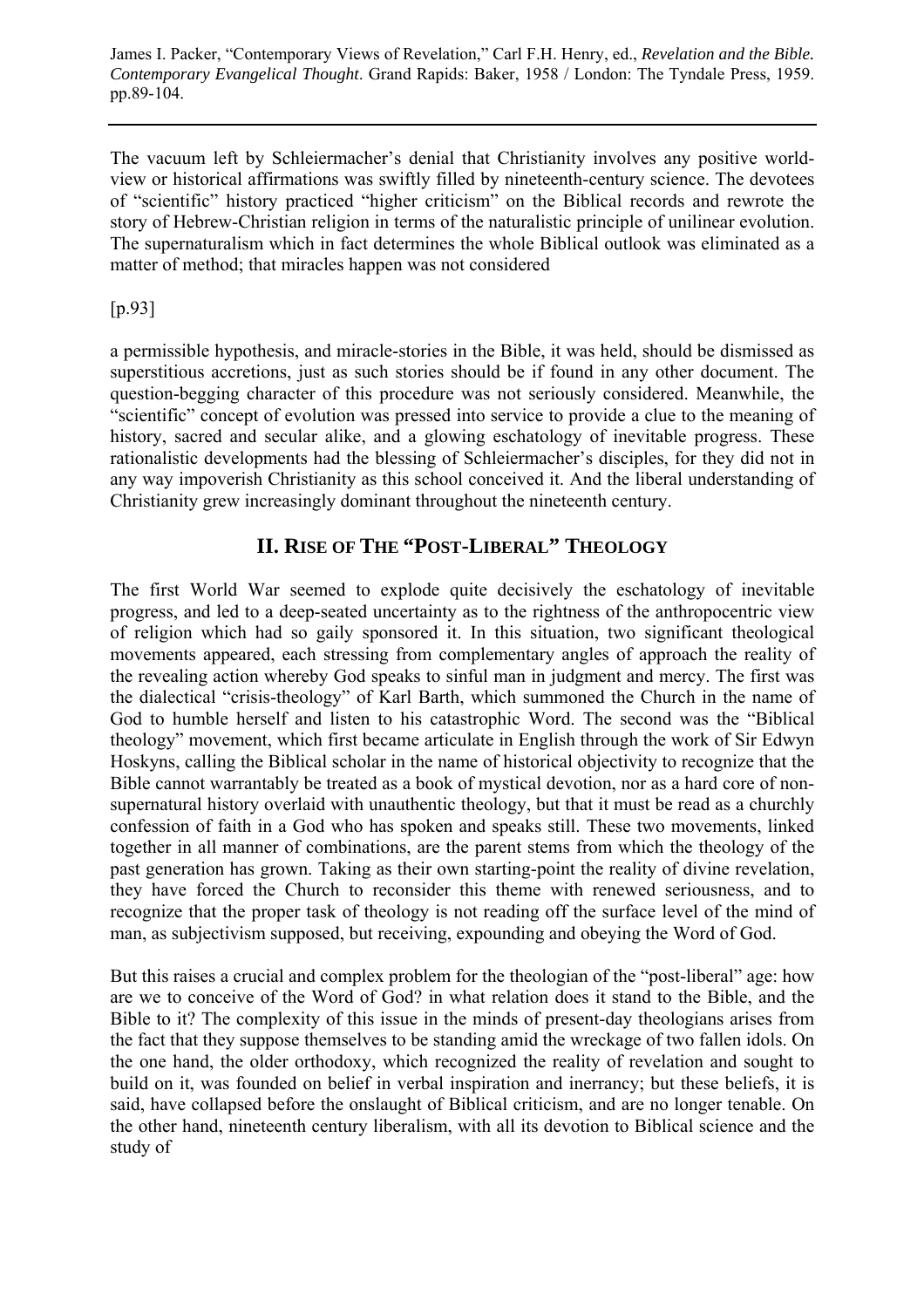#### [p.94]

the religious consciousness, left no room for revelation at all; and that is seen not to be satisfactory either. A new synthesis is held to be required, incorporating what was right and avoiding what was wrong in both the older views. The problem, therefore, as modern theology conceives it, is this: how can the concept of divine revelation through the Bible be re-introduced without reverting to the old, "unscientific" equation of the Bible with the Word of God? It is admitted that the Biblical idea of revelation must be in some sense normative; and the main strands in the Biblical idea—that revelation is a gracious act of God causing men to know him; that his self-communication has an objective content; that faith and unbelief are correlative to revelation, the former meaning reception of it, the latter, rejection; that the subject matter of revelation concerns Jesus Christ; and that the act of revelation is effected, and its content mediated, through Scripture—are matters of general recognition. It is seen, too, that Schleiermacherian mysticism, which denies the reality of revelation in toto, and naturalistic rationalism, which substitutes for faith in what God has said faith in what I think, are both wrong in principle. Yet, it is said, we cannot go back on the liberal view of the Bible. Hence the problem crystallizes itself as follows: how can we do justice to the reality and intelligibility of revelation without recourse to the concept of revealed truth? How can we affirm the accessibility of revelation in Scripture without committing ourselves to belief in the absolute trustworthiness of the Biblical record? How can we assert the divine authority of Biblical revelation without foreclosing the possibility—indeed, it would be said, the proved reality—of human error in Scripture? Or, putting it the other way round, how on the basis of the nineteenth century view of the Bible can we vindicate the objectivity and givenness of revelation, and so keep out of the pitfalls of mysticism and rationalism? Plainly, this is a problem of some difficulty. *Prima facie*, it would seem to be an inquiry after ways and means of having one's cake and eating it. The aim proposed is, not to withdraw the Bible from the acid-bath of rationalistic criticism, but to find something to add to the bath to neutralize its corrosive effects. The problem is, how to enthrone the Bible once more as judge of the errors of man while leaving man enthroned as judge of the errors of the Bible; how to commend the Bible as a true witness while continuing to charge it with falsehood. One cannot help thinking that it would be something of a *tour de force* to give a convincing solution of a problem like this. However, such is the task attempted by modern theology. It is proposed, by drawing certain distinctions and introducing certain new motifs, so to refashion the doctrine of revelation that the orthodox subjection of heart and mind to Biblical authority and the liberal subjection of Scripture to the authority of rationalistic criticism appear, not as contradictory, but as complementary principles, each presupposing and vindicating the other. We are now to examine some of the main ideas about the nature

[p.95]

of revelation and its relation to Scripture which have been put forward in recent years for the furtherance of this enterprise.

## **III. CURRENT VIEWS OF REVELATION AND SCRIPTURE**

Before going further, however, it is worth pausing to see on what grounds modern theology bases its rejection of the historic view that Biblical revelation is propositional in character; for, though this rejection has become almost a commonplace of modern discussion, and is, of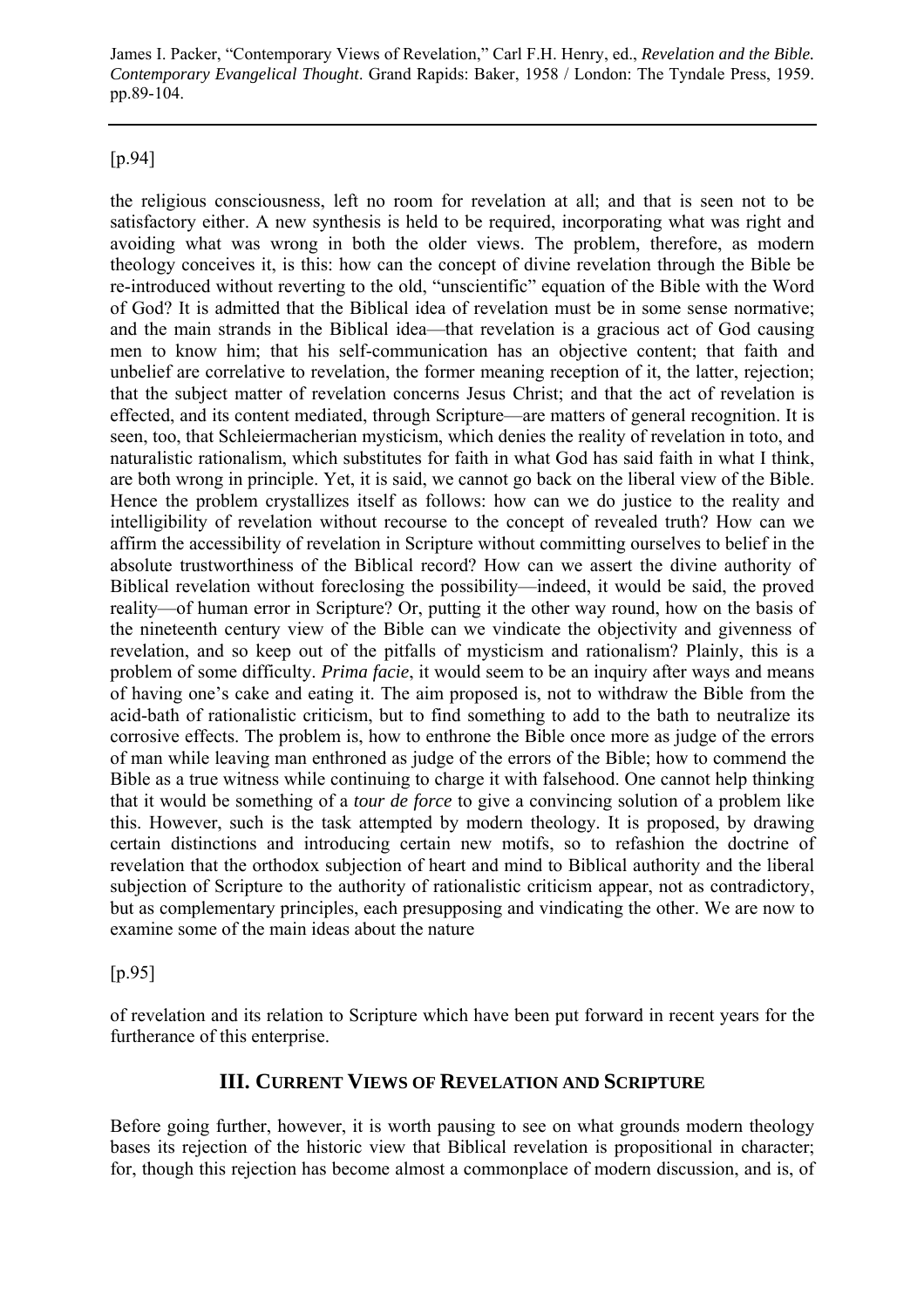course, axiomatic for those who accept Schleiermacher's interpretation of Christianity, it is clearly not something that can just be taken for granted by those who profess to reject his view.

J. K. S. Reid recognizes that "there is no a priori reason why the Bible should not have this... character" (viz., that of being a corpus of divinely guaranteed truths) (*The Authority of Scripture*, London, Methuen, 1957, pp. 162 f.). But if that is so, the a posteriori arguments brought against this view must be judged very far from decisive.

Archbishop Temple, in his much-quoted discussions of our subject (*Nature, Man and God*, London, Macmillan, 1934, Lectures XII, XIII; essay in *Revelation*, ed. Baillie and Martin, London, Faber, 1937), rejected this conception of Scripture on three counts: first, that little of it seems to consist of formal theological propositions; second, that little or none of it seems to have been produced by mechanical "dictation," or anything like it; third, that if we are to regard the Bible as a body of infallible doctrine we shall need an infallible human interpreter to tell us what it means; and "in whatever degree reliance upon such infallible direction comes in, spirituality goes out" (*Nature, Man and God*, p. 353). But, we reply, the first two points are irrelevant, and the third false. To assert propositional revelation involves no assertions or expectations a priori as to the literary categories to which the parts of Scripture will belong (only study of the text can tell us that); what is asserted is merely that all affirmations which Scripture is found to make, and all other statements which demonstrably embody scriptural teaching, are to be received as truths from God. Nor does this position involve any a priori assertions as to the psychology of inspiration, let alone the mechanical "dictation-theory," which no Protestant theologian seems ever to have held. ("Dictation" in old Protestant thought was a theological metaphor declaring the relation of the written words of Scripture to the divine intention, with no psychological implications whatever.) Temple's third point we deny; we look to Scripture itself to teach us the rules for its own interpretation, and to the Holy Spirit, the Church's only infallible teacher, to guide us into its meaning, and we measure all human pronouncements on Scripture by Scripture's own statements.

Others raise other objections to our view of the nature of Scripture. It is

[p.96]

said, for instance, that modern study has proved that Scripture errs. But proved is quite the wrong word: the truth is, rather, that modern critical scholarship has allowed itself to assume that the presence of error in Scripture is a valid hypothesis, and to interpret the phenomena of Scripture in line with this assumption. However, the hypothesis has never in any case been shown to be necessary, nor is it clear how it could be; and the Biblical doctrine of Scripture would rule it out as invalid in principle. Again, it is held that to regard the Bible as written revelation is bibliolatry, diverting to Scripture honor due only to God. But the truth is rather that we honor God precisely by honoring Scripture as his written Word. Nor is there more substance in the claim that to assert the normative authority of Scripture is to inhibit the freedom of the Spirit, who is Lord of the Word; for the Spirit exercises his Lordship precisely in causing the Church to hear and reverence Scripture as the Word of God, as Calvin reminded the Anabaptists four centuries ago.

However, despite the inconclusiveness of the arguments for so doing and the Bible's selftestimony on the other side, modern theology finds its starting-point in a denial that Scripture,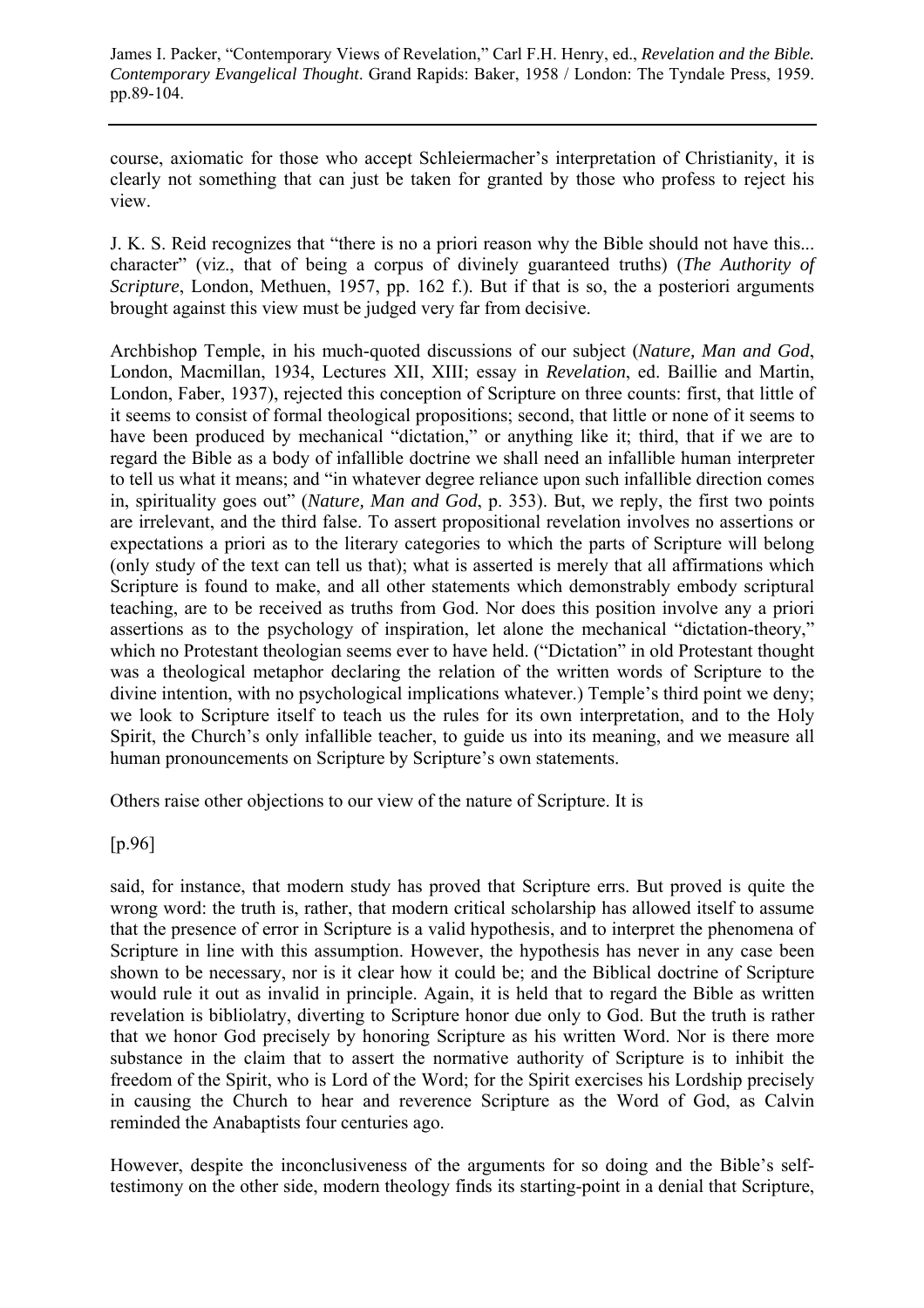as such, is revealed truth. The generic character which this common denial imparts to the various modern views is clearly brought out by Daniel Day Williams in the following passage:

In brief this is the new understanding of what revelation is.... Revelation as the "selfdisclosure of God" is understood as the actual and personal meeting of man and God on the plane of history. Out of that meeting we develop our formulations of Christian truth in literal propositions.... Revelation is disclosure through personal encounter with God's work in his concrete action in history. It is never to be identified with any human words which we utter in response to the revelation. In *Nature, Man and God*, William Temple described revelation as "intercourse of mind and event, not the communication of doctrine distilled from that intercourse."

Doctrines, on this view, are not revelation, though they are formulated on the basis of revelation. As Temple put it elsewhere, "There is no such thing as revealed truth.... There are truths of revelation, that is to say, propositions which express the results of correct thinking concerning revelation; but they are not themselves directly revealed" (*Nature, Man and God*, p. 317). What this really means is that the historic Christian idea of revelation has been truncated; the old notion that one part of God's complex activity of giving us knowledge of himself is his teaching us truths about himself is hereby ruled out, and we are forbidden any more to read what is written in Scripture as though it were God who had written it. We are to regard Scripture as a human response and witness to revelation, but not in any sense revelation itself. After observing that nearly all theologians today take this view, Williams goes on, in the passage from which we have already quoted, to explain the significance of this change: "What it means," he writes, "is

[p.97]

that Christian thought can be set free from the intolerable dogmatism which results from claiming that God's truth is identical with some human formulation of it" (scriptural no less than later creedal, apparently). "It gives freedom for critical re-examination of every Christian statement in the light of further experience, and in the light of a fresh encounter with the personal and historical act of God in Christ" (*Interpreting Theology* 1918-1952, London, S.C.M., 1953; *What Present-day Theologians are Thinking*, New York, Harper, 1952, p. 64 f., drawing on Temple, *op. cit*., pp. 316 ff.).

Professor Williams' statement well sums up the modern approach, and its wording suggests at once the basic problem which this approach raises: namely, the problem of objectivity in our knowledge of God. What is the criterion whereby revelation is to be known? If there is no revealed truth, and the Bible is no more than human witness to revelation, fallible and faulty, as all things human are, what guarantee can we have that our apprehensions of revelation correspond to the reality of revelation itself? We are sinful men, and have no reason to doubt that our own thoughts about revelation are as fallible and faulty as any; by what standard, then, are we to test and correct them? Is there a standard, the use of which opens in principle a possibility of conforming our ideas of revelation to the real thing? Historic Christianity said yes: the Biblical presentation of, and pattern of thinking about, revelation-facts is such a standard. Modern theology, however, cannot say this; for the characteristic modern position really boils down to saying that the only standard we have for testing our own fallible judgments is our own fallible judgment. It tells us that what we study in Scripture is not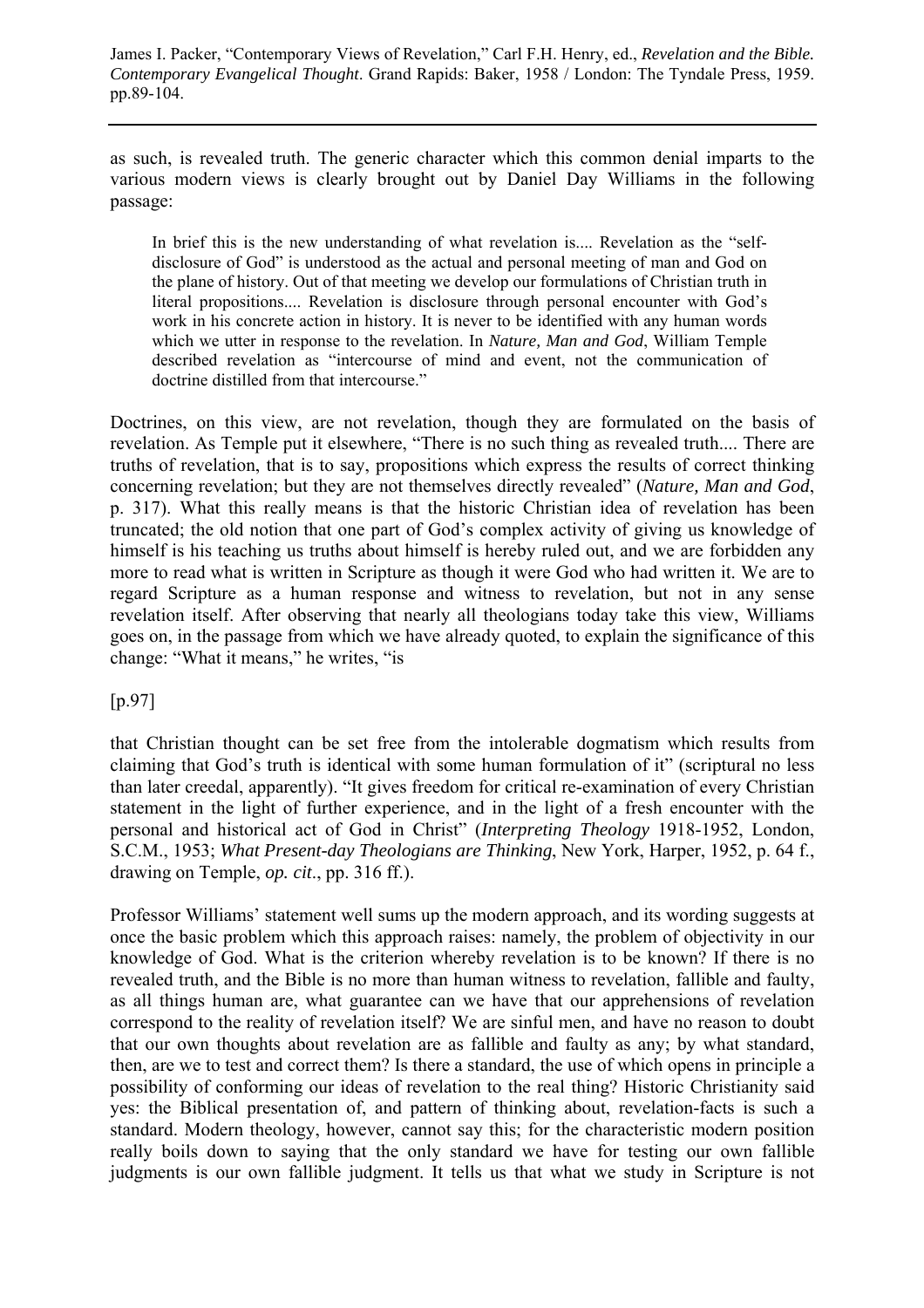revelation but the witness of faith to revelation; and that what as Christian students we have to do is critically to examine and assess the Biblical witness by the light, not of extra-biblical principles (that, it is agreed, would be illegitimate rationalism), but of the contents of revelation itself, which the Church by faith has some idea of already, and which it seeks to clarify to itself by this very study. Such, we are told, is the existential situation in which, and the basic motive for which, the Church studies Scripture. And the "critical re-examination of every Christian statement in the light of further experience" which is here in view is a reciprocal process of reconsidering and re-interpreting the faith of the Church and the faith of the Bible in terms of each other: not making either universally normative for the other, but evolving a series of working approximations which are offered as attempts to do justice to what seems essential and constitutive in both.

Theology pursued in this fashion is held to be "scientific," and that on two accounts. In the first place, it is said, theology is hereby established as the "science of faith," a strictly empirical discipline of analyzing the contents of Christian faith in its actual manifestations, in order to elucidate the nature of the relationship which faith is, and of the object to which it is a response. (Reference in these terms to the reality of the object of faith is thought to parry the charge that this is just Schleiermacher over again.) Then, in the

[p.98]

second place, this theological method is held to vindicate its scientific character by the fact that, in interpreting and restating the faith of the Bible, it takes account of the "scientific" critical contention that the Biblical witness contains errors and untruths, both factual and theological—a contention which, no doubt, is generally regarded these days as part of the faith of the Church. But it is clear that theology, so conceived, is no more than a dexterous attempt to play off two brands of subjectivism against each other. On the one hand, the subject proposed for study is still the Church's witness to its own experience, as such, and the contents of Scripture are still treated simply as important material within this category. It is true that (at the prompting of critical reason) the prima facie character of this experience, as one of objective relationship with a sovereign living God, is now taken seriously, and that due respect is paid to the Church's conviction that the Biblically-recorded experience of prophets and apostles marks a limit outside which valid Christian experience is not found, but this does not affect the basic continuity between the modem approach and that of Schleiermacher. On the other hand, autonomous reason still acts as arbiter in the realm of theological methodology, following out only those principles of judgment which it can justify to itself as "scientific" on the basis of its own independent assessment of the real nature of Christianity. It is true that (out of regard for the distinctive character of Christian experience) this "scientific" method recognizes the uniqueness of Christianity, and resists all attempts to minimize it; and to this end it requires us to master the Biblical thought-forms, in terms of which this unique experience received its classical expression. But it does not require us to accept the Biblical view of their objective significance except insofar as our reason, judging independently, endorses that view; and in this respect it simply perpetuates the theological method of the Enlightenment. The effect of following the modern approach has naturally been to encourage a kind of Biblical double-talk, in which great play is made with Biblical terms, and Biblical categories are insisted on as the proper medium for voicing Christian faith, but these are then subjected to a rationalistic principle of interpretation which eliminates from them their basic Biblical meaning (e.g., a story such as that of the Fall is treated as mythical, significant and true as a symbol revealing the actual state of men today, but false if treated as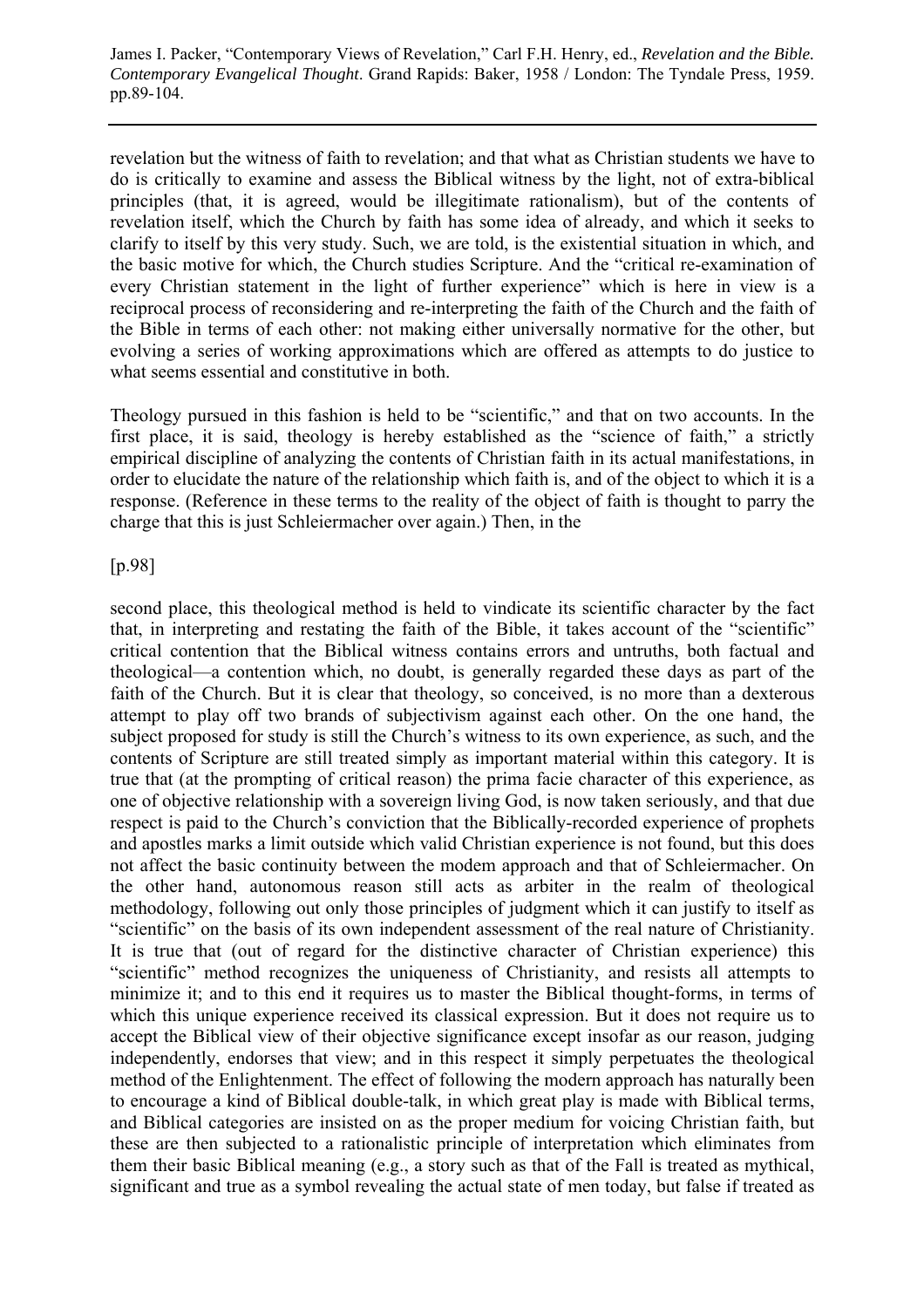the record of an objective historical happening). Thus theological currency has been debased, and a cloud of ambiguity now broods over much modem "biblicism." This, at least, is to the credit of Bultmann that, having pursued this approach so radically as to categorize the whole New Testament doctrine of redemption as mythical, he has seen, with a clear-headedness denied to many, that the most sensible thing to do next is to drop the mythology entirely and preach simply that brand of existentialism which, in his view, represents the New Testament's real "meaning."

It is clear that, "scientific" or not, this nicely balanced synthesis of two

[p.99]

forms of subjectivism is not in any way a transcending of subjectivism. It leaves us still to speculate as to what the Biblical symbols and experiences mean, and what is the revelation which they reflect and to which they point. It leaves us, indeed, in a state of utter uncertainty; for, if it is true (as Scripture says, and modern theology mostly agrees) that men are sinful creatures, unable to know God without revelation, and prone habitually to pervert revelation when given, how can we have confidence that the Biblical witness, and the Church's experience, and our own ideas, are not all wrong? and why should we think that by a "scientific" amalgam of the three we shall get nearer to the reality of revelation than we were before? What trust can we put in our own ability to see behind the Biblical witness to revelation so surely that we can pick out its mistakes and correct them? Such questions did not trouble the subjectivist theologians of the eighteenth and nineteenth centuries, who assumed the infallibility of the human intellect and wholly overlooked the noetic effects of sin; but the mid-twentieth century, haunted by memories of shattered philosophies and exploded ideals, and bitterly aware of the power of propaganda and brain-washing, and the Control that non-rational factors can have over our thinking, is tempted to despair of gaining objective knowledge of anything, and demands from the Church reasoned reassurance as to the accessibility of divine revelation to blind, bedevilled sinners. But such reassurance cannot in principle be given by those who on scriptural grounds acknowledge the reality of sin in the mind, and hence the bankruptcy of rationalism, and yet on rationalistic grounds jettison the notion of inscripturated divine truth. For unless at some point we have direct access to revelation normatively presented, by which we may test and correct our own fallible notions, we sinners will be left to drift on a sea of speculations and doubts forever. And when modern theology tells us that we can trust neither the Bible nor ourselves, it condemns us to this fate without hope of reprieve.

Modern theology is, indeed, fully aware of the scriptural and churchly conviction that revelation is objectively and normatively presented in and by the Biblical witness to it. In an attempt to do justice to this conviction while still holding Scripture to be no more than fallible human testimony, theologians focus attention on two "moments" in the divine self-revealing activity in which, they affirm, revelation does in fact confront us directly and authoritatively. These are, on the one hand, the sequence of historical events in which revelation was given, once for all, to its first witnesses; and, on the other, the repeated "encounter" in which the content of that original revelation is mediated to each successive generation of believers. Both "moments," of course, have a proper place in the Biblical concept of revelation; what is distinctive about the modern view is not its insistence on them, as such, but its attempt to do justice to them while dispensing with that which in fact links them together and is integral to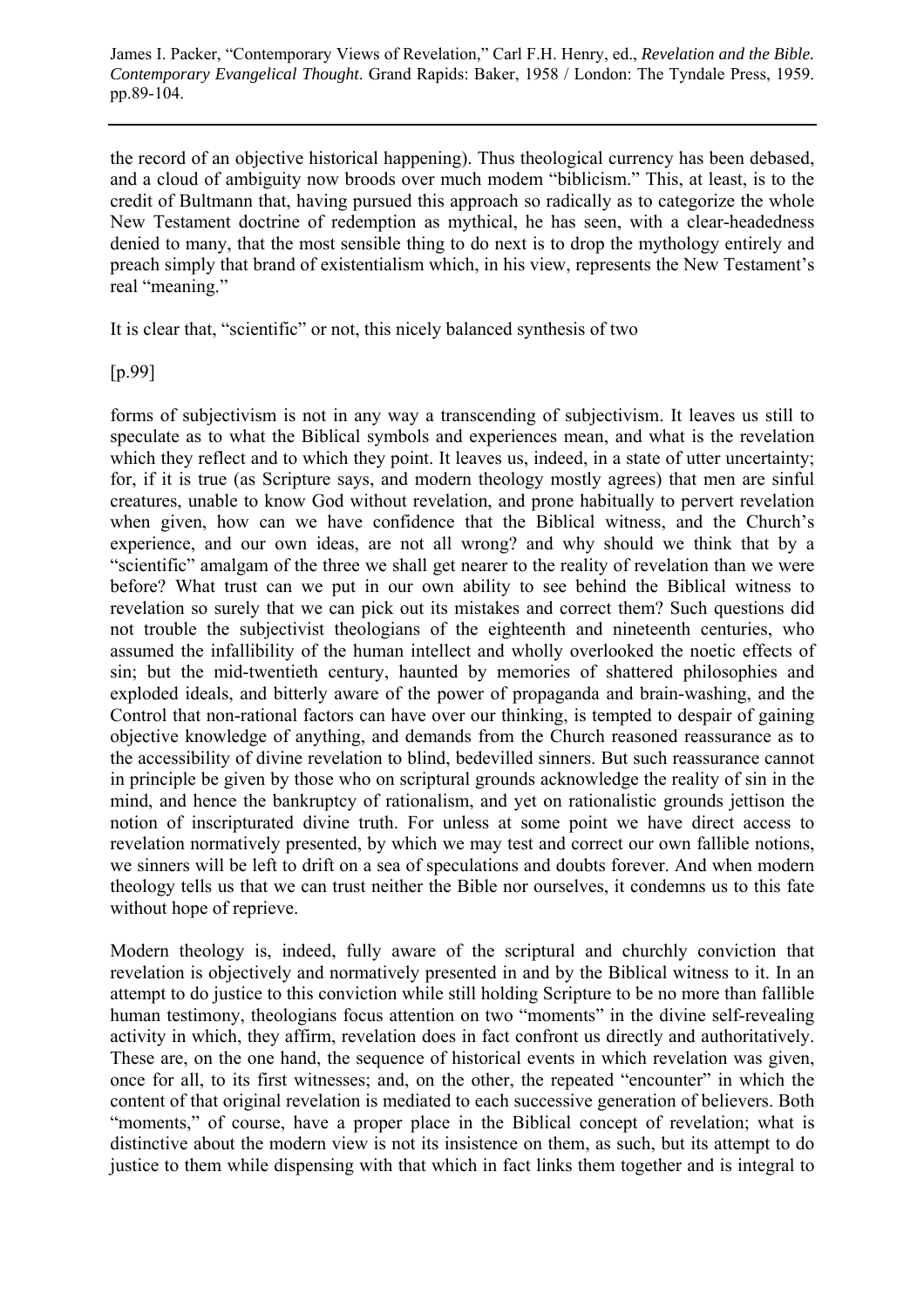the true notion of each—namely, the concept of infallible Scriptures, given as part of the historical revelatory

[p.100]

process and conveying that which is mediated in the "encounter." Most modern statements make mention of both "moments" in combination (compare Williams' reference to "a fresh encounter with the personal and historical act of God in Christ"), but they vary in the emphasis given to each. Scholars whose main interest is in Biblical history, such as C. H. Dodd and H. Wheeler Robinson, naturally stress the first (cf. Dodd, *History and the Gospel*, London, Nisbet, 1938; and Robinson, *Inspiration and Revelation in the Old Testament*, London, Oxford University Press, 1946). Those chiefly concerned with systematic theology and apologetics, such as (reading from the right wing to the left) Karl Barth, Emil Brunner, H. Richard and Reinhold Niebuhr, Paul Tillich and Rudolph Bultmann, lay more stress on the second (cf. Barth, *Church Dogmatics* I. I, 2: *The Doctrine of the Word of God*, Edinburgh, T. and T. Clark, 1936, 1956; Brunner, *The Divine-Human Encounter*, London, S.C.M., 1944; *Revelation and Reason*, London, S.C.M. 1947; H. Richard Niebuhr, *The Meaning of Revelation*, New York, 1941; Reinhold Niebuhr, *The Nature and Destiny of Man*, I, London, Nisbet, 1941; *Faith and History* London, Nisbet, 1949; Tillich, *Systematic Theology*, I, London, Nisbet, 1953; Bultmann, "New Testament and Mythology," in *Kerygma and Myth*, ed. Bartsch, London, S.P.C.K., 1953) . These theologians all agree that what is communicated in the "encounter" is that which was given once for all in Christ; where they differ is in their views as to the essential content of the primary revelation and the precise nature of the existential "encounter." A third group of more philosophically-minded theologians have devoted themselves to fixing and holding a balance between these two emphases: among them, the late Archbishop Temple, Alan Richardson and John Baillie (cf. Temple, loc. cit.; Richardson, *Christian Apologetics*, London, S.C.M., 1947; Baillie, *Our Knowledge of God*, London, Oxford University Press, 1939, and *op. cit*.).

Can the objective accessibility of revelation be vindicated in these terms? We think not. Consider first the idea that revelation, imperfectly mirrored in the Bible, is directly available in the historical events of which the Bible bears witness. Temple expounded this idea very clearly. He thought of revelation as God's disclosure of his mind and character in the "revealing situations" of redemptive history. At no stage does God give a full verbal explanation of what he is doing, but he enlightens prophetic spirits to discern it. (The notion somewhat suggests a divine charade, to be solved by the God-inspired guesswork of human spectators.) The Biblical authors were prophetic men, and made roughly the right deductions from what they observed; though their recounting and explaining of revelation is marred throughout by errors due to human frailty. Our task is critically to work over the records which they left, checking and where necessary correcting their representations; and the facts themselves, thus discerned, will speak their own proper meaning to us.

But (not to dwell on the arbitrary and unbiblical features of this view, and

[p.101]

the fact that, if true, it would create a new authoritarianism, by making the expert historian final arbiter of the Church's faith) we must insist that, on this showing, so far from being able to use historical revelation as a norm, we can only have access to it at all through prior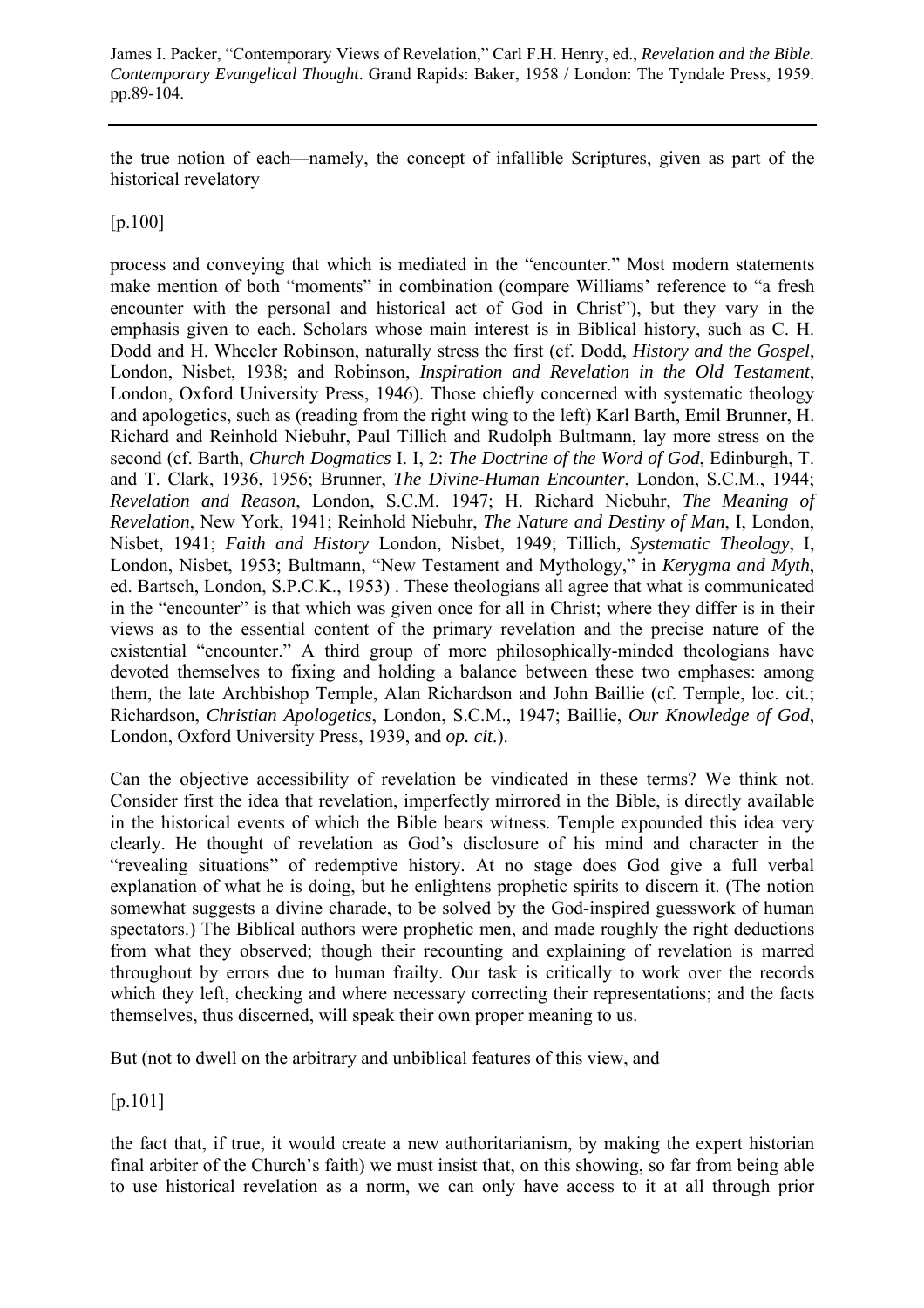acceptance of another norm. For, as Alan Richardson points out, commenting on Temple, all our study of the past is decisively controlled by the principle of interpretation which we bring to it; that is, by our antecedent ideas as to the limits of possibility, the criteria of probability and the nature of historical "meaning" and explanation. In this case, if we do not already share the supernaturalism of the Biblical writers' faith about God and his work in his world, we shall be debarred from sharing their convictions as to what happened in redemptive history. So the revealing facts of history are only accessible to those who are already sure that Christianity is true. And how do we become sure of this? By faith, says Richardson. But what is faith? Receiving what God has said, on his authority, is the basic Biblical idea. But Richardson cannot say this, for he has already told us that until we have faith we are in no position to gather from the human records of Scripture what it is that God has said. He wishes (rightly) to correlate faith with spiritual illumination. But he cannot depict this illumination as an opening of blind' eyes to see what objectively was always the case—that the Bible is God's Word written, and its teaching is his revealed truth; for to his mind this is not the case. He is therefore forced back into illuminism. He has to represent faith as a private revelation, a divine disclosure of new information not objectively accessible—namely, that what certain human writers said about God is in fact true. On his assumption that Scripture, as such, is no more than human witness, there is nothing else he can say. So we see that the idea of an objective presentation of revelation in history, when divorced from the idea of a divinely authoritative record, can only in principle be maintained on an illuministic basis. Before I can find revelation in history, I must first receive a private communication from God: and by what objective standard can anyone check this? There is no norm for testing private revelations. We are back in subjectivism with a vengeance.

At this point, however, appeal will be made to the concept of "personal encounter." This, as generally expounded, attempts to parry the charge of illuminism by the contention that God, in sovereign freedom, causes the Biblical word of man to become his word of personal address in the moment of revelation. Brunner has, perhaps, made more of this line of thought than anyone else. Basing it on an axiomatic refusal to equate the teaching of Scripture, as such, with the Word of God, he treats the concept of personal encounter as excluding that of propositional communication absolutely. God's Word in the encounter comes to me, not as information, but as demand, and faith is not mental assent, but the response of obedience. Truth becomes mine through the encounter; but this truth consists, not in any impersonal correspondence of my thoughts with God's facts, but in the

[p.102]

personal correspondence of my decision with God's demand. "Truth" is that which happens in the response of faith, rather than anything that is said to evoke that response; "truth" is an event, correlative to the event of revelation which creates it. But this is a very difficult conception. If we are to take seriously Brunner's Pickwickian use of the word "truth," then his idea is one of a communion in which nothing is communicated save a command. God speaks only in the imperative, not at all in the indicative. But is it a recognizable statement of the Christian view of revelation to say that God tells us nothing about himself, but only issues orders? And what is the relation between the command given in the encounter and what is written in Scripture? Never one of identity, according to Brunner; Scripture is human witness proceeding from and pointing to communication in encounter; but not embodying its content; for that which is given in the encounter is ineffable, and no form of words can properly express it. So, where Augustine said: "What Thy Scripture says, that (only that, but all that)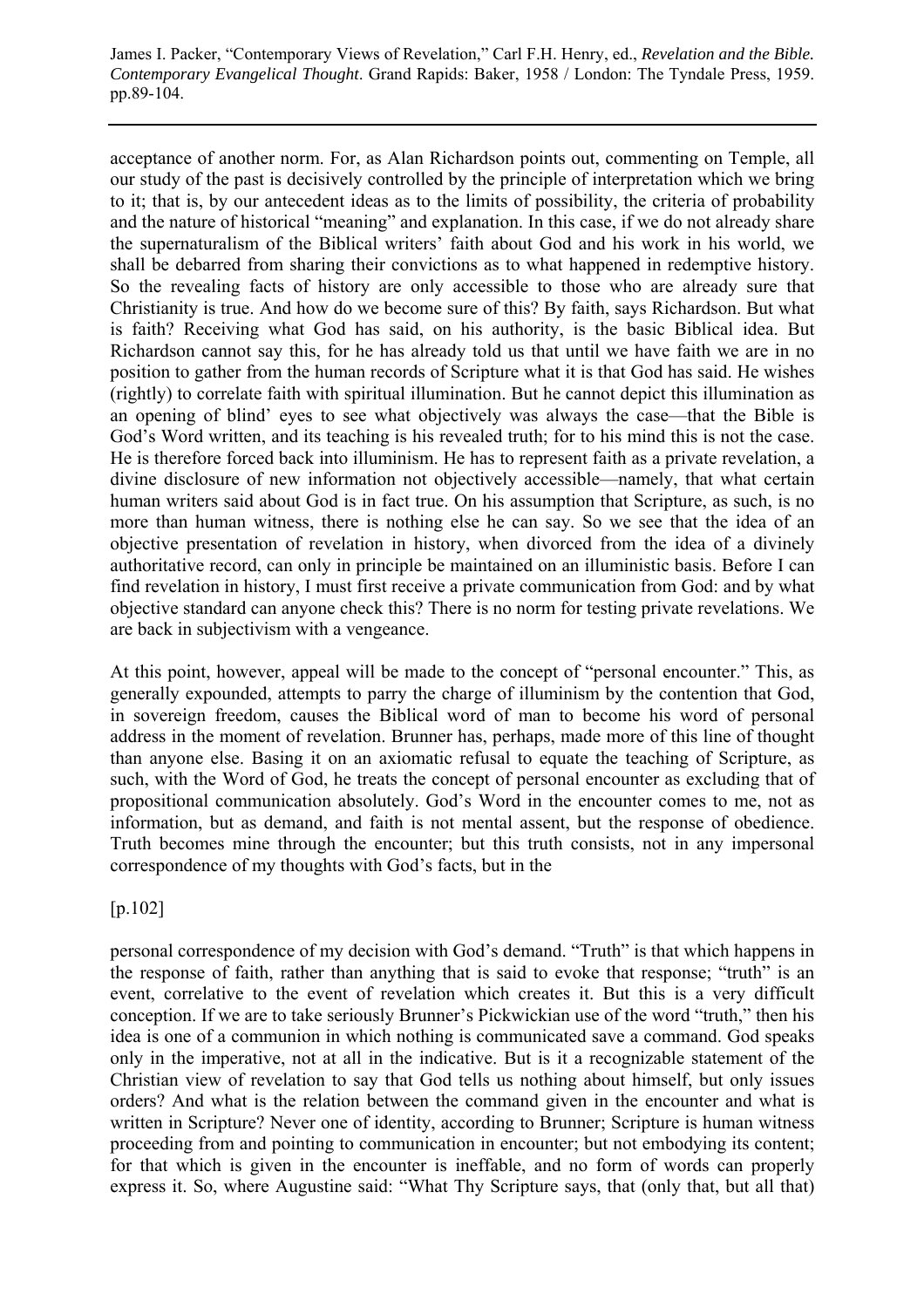Thou dost say," Brunner says: "What Thy Scripture says, that is precisely not what Thou dost say." But how, in this case, can Brunner parry the charge of uncontrolled and uncontrollable mysticism? Nor would he be better off if he said that what is spoken by God in the encounter is the exact content of Scripture texts, that and no more; for then he would either have to abandon the idea that Scripture is throughout nothing but fallible and erring human testimony, or else to say that God speaks human error as his truth, which is either nonsense or blasphemy.

Has the objectivity of revelation been vindicated by this appeal to the "encounter"? Has anything yet been said to make intelligible the claim that, though we regard Scripture as no more than fallible human witness, we still have available an objective criterion, external to our own subjective impressions, by which our erring human ideas about revelation can be measured and tested? It seems not. By deserting Richardson for Brunner, we seem merely to have exchanged a doctrine of illuminism (private communication of something expressible) for one of mysticism (private communication of something inexpressible). The problem of objectivity is still not solved; and, we think, never can be on these terms.

## **IV. LESSONS FROM THE CONTEMPORARY SITUATION**

From this survey, sketchy as it is, we learn three things.

First, we see the essential kinship of the various modern views of revelation. They differ in detail, but all begin from the same starting-point and have the same aim: to restore essential Biblical dimensions to the older liberal position.

Second, we see the dilemmas in which modern theology hereby involves itself. "Post-liberal" thought turns out to be liberalism trying to assimilate into itself certain Biblical convictions which, once accepted, actually spell its

[p.103]

doom. The spectacle which it provides is that of liberalism destroying itself by poisoning its own system. For liberalism, as such, rests, as we saw, on a rationalistic approach to the Bible; and the acceptance of these new insights makes it as irrational in terms of rationalism as it always was unwarrantable in terms of Christianity to continue following such an approach. By recognizing the incomprehensibility of God and his sovereign freedom in revelation, while retaining its peculiar view of Scripture—by trying, that is, to find room for supra-rational factors on its own rationalistic basis—liberalism simply lapses from coherent rationalism into incoherent irrationalism. For the axiom of rationalism in all its forms is that man's mind is the measure of all things; what is real is rational, and only what is rational is real, so that in terms of rationalism the supra-rational is necessarily equated with the irrational and unreal. By allowing for the reality of God who in himself and in his works passes our comprehension, theological rationalism declares its own bankruptcy, and thereby forfeits its quondam claim to interpret and evaluate Scripture, with the rest of God's works, on rationalistic principles—a claim which it could only make on the assumption of its own intellectual solvency. It is simply self-contradictory for modern theology still to cling to the liberal concept of Scripture while professing to have substituted the Biblical for the liberal doctrine of God. And the fact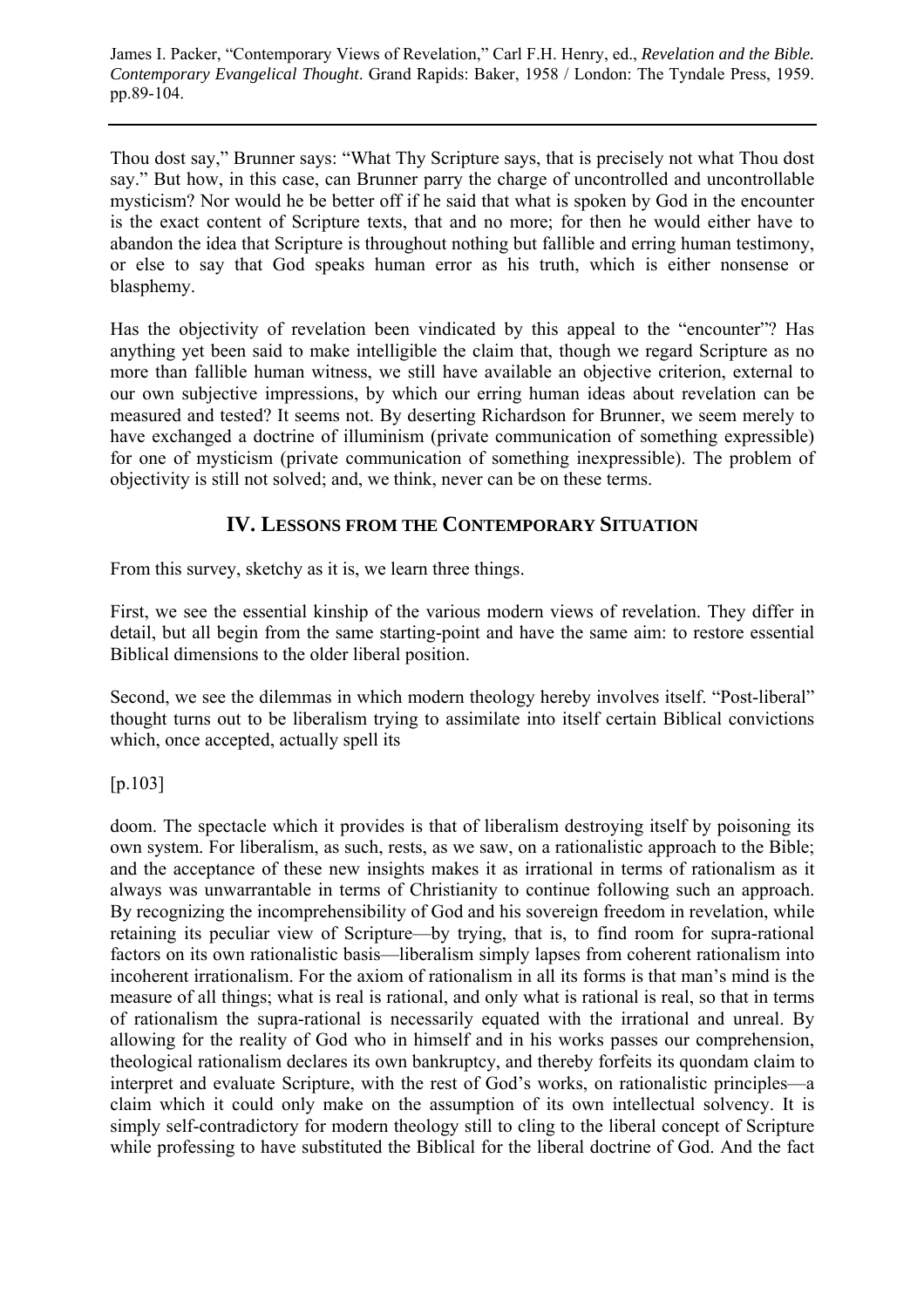that it continues to do the former cannot but create doubt as to whether it has really done the latter.

Again, by admitting the noetic effects of sin, and the natural incompetence of the human mind in spiritual things, without denying the liberal assumption that reason has both the right and the power to test and explode the Bible's view of its own character as revealed truth, modern theology is in effect telling us that now we know, not merely that we cannot trust Scripture, but also that we cannot trust ourselves; which combination of convictions, if taken seriously, will lead us straight to dogmatic skepticism. Thus, through trying to both have our cake and eat it, we shall be left with nothing to eat at all. Modern theology only obscures this situation, without remedying it, when it talks here of paradox and dialectical tension. The truth is that, by trying to hold these two self-contradictory positions together, modern theology has condemned itself to an endless sequence of arbitrary oscillations between affirming and denying the trustworthiness of human speculations and Biblical assertions respectively. It could only in principle find stability in the skeptical conclusion that we can have no sure knowledge of God at all.

Thirdly, we see that the only way to avoid this conclusion is to return to the historic Christian doctrine of Scripture, the Bible's own view of itself, which this book is concerned to present. Only when we abandon the liberal view that Scripture is no more than fallible human witness, needing correction by us, and put in its place the Biblical conviction that Scripture is in its nature revealed truth in writing, an authoritative norm for human thought about God, can we in principle vindicate the Christian knowledge of God

[p.104]

from the charge of being the incorrigibly arbitrary product of our own subjective fancy. Reconstructed liberalism, by calling attention to the reality of sin, has shown very clearly our need of an objective guarantee of the possibility of right and true thinking about God; but its conception of revelation through historical events and personal encounter with the speaking God ends, as we saw, in illuminism or mysticism, and is quite unable to provide us with such a guarantee. No guarantee can, in fact, be provided except by a return to the old paths—that is, by a renewed acknowledgment of, and submission to, the Bible as an infallible written revelation from God.

[p.404]

#### **BIBLIOGRAPHY**

Louis Berkhof, *Reformed Dogmatics: Introductory Volume*. Grand Rapids: Wm. B. Eerdmans Publishing Co., 1932.

Paul K. Jewett, *Emil Brunner's Concept of Revelation*.

Paul G. Schrotenboer, A *New Apologetics: An Analysis and Appraisal of the Eristic Theology of Emil Brunner*. Kampen: Kok, 1955.

Cornelius Van Til, *The New Modernism*. Philadelphia: The Presbyterian & Reformed Publishing Co., 1947.